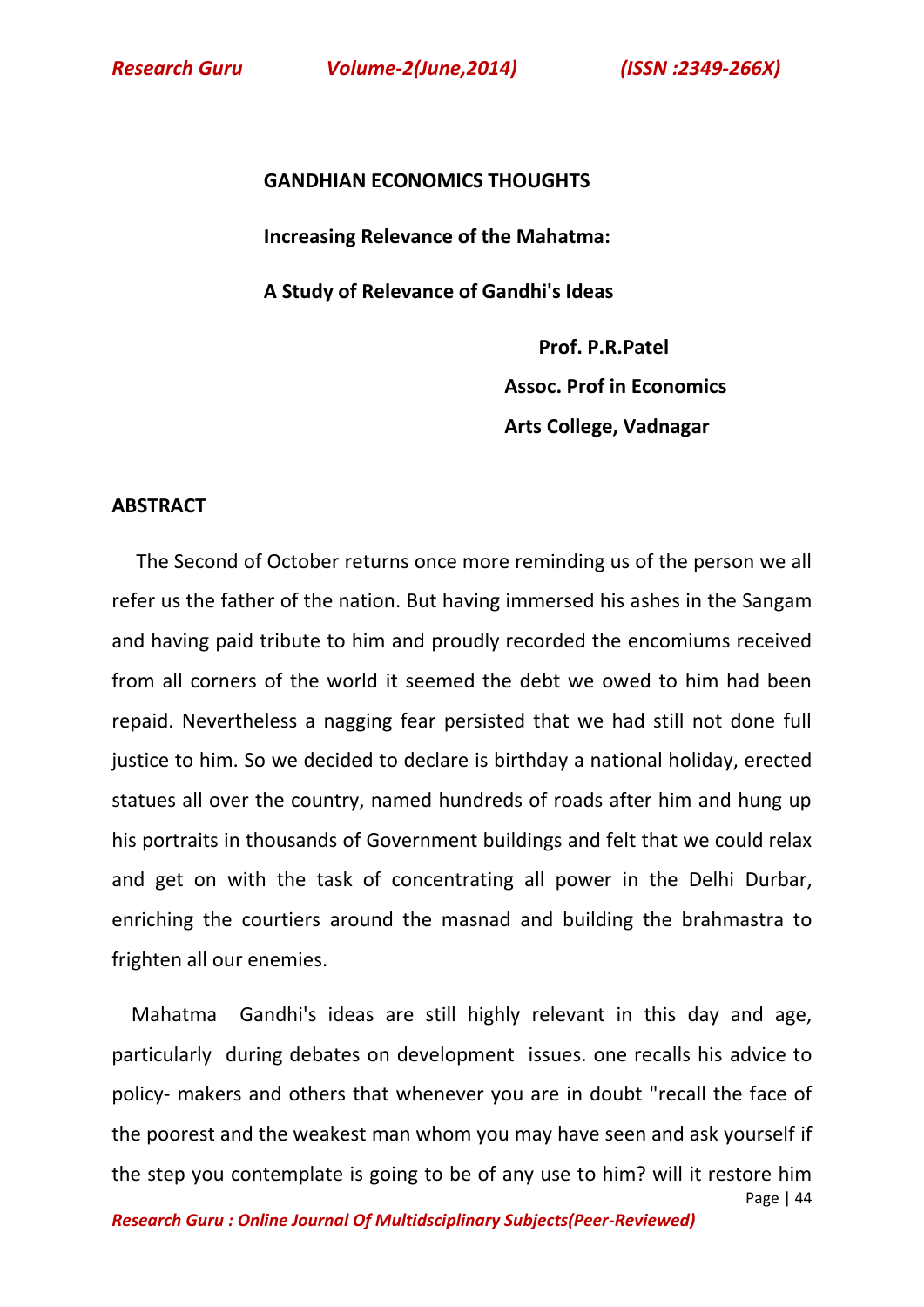to control over his own life and destiny?" Translated into tangible terms, the needs of the poorest people should receive the topmost priority in development planning.

 The two most important challenges today are: protecting the environment; and meeting the basic needs of all. the Gandhi an response to both challenges is simple and identical - release resources from the grip of the very rich so that the needs of the poor can be met.

 The lifestyle of the richest is attractive, and so it soon becomes a model for others. Mahatma Gandhi had said clearly that this is a model not worth emulating because it is destructive to nature. Instead he tried throughout his life to experiment with low-cost food, farming, education and Medicare which could meet the needs of all.

### **The Environment**

 he challenged the well- entrenched concepts of what passed by the term "development", a task which must have been even more difficult in his time when development had not been impeded by the most damaging aspects of the environment, as we know them now.

 while considering an alternative path of development, Gandhi was very clear on the point that it must not be based on exploitation. he wrote in 1929, "surely exploitation means usurpation. And usurpation. And usurpation can never be reconciled with spiritualism."

 He was once asked whether he would like India to develop as much as Britain. He replied that Britain was such a small country but it required the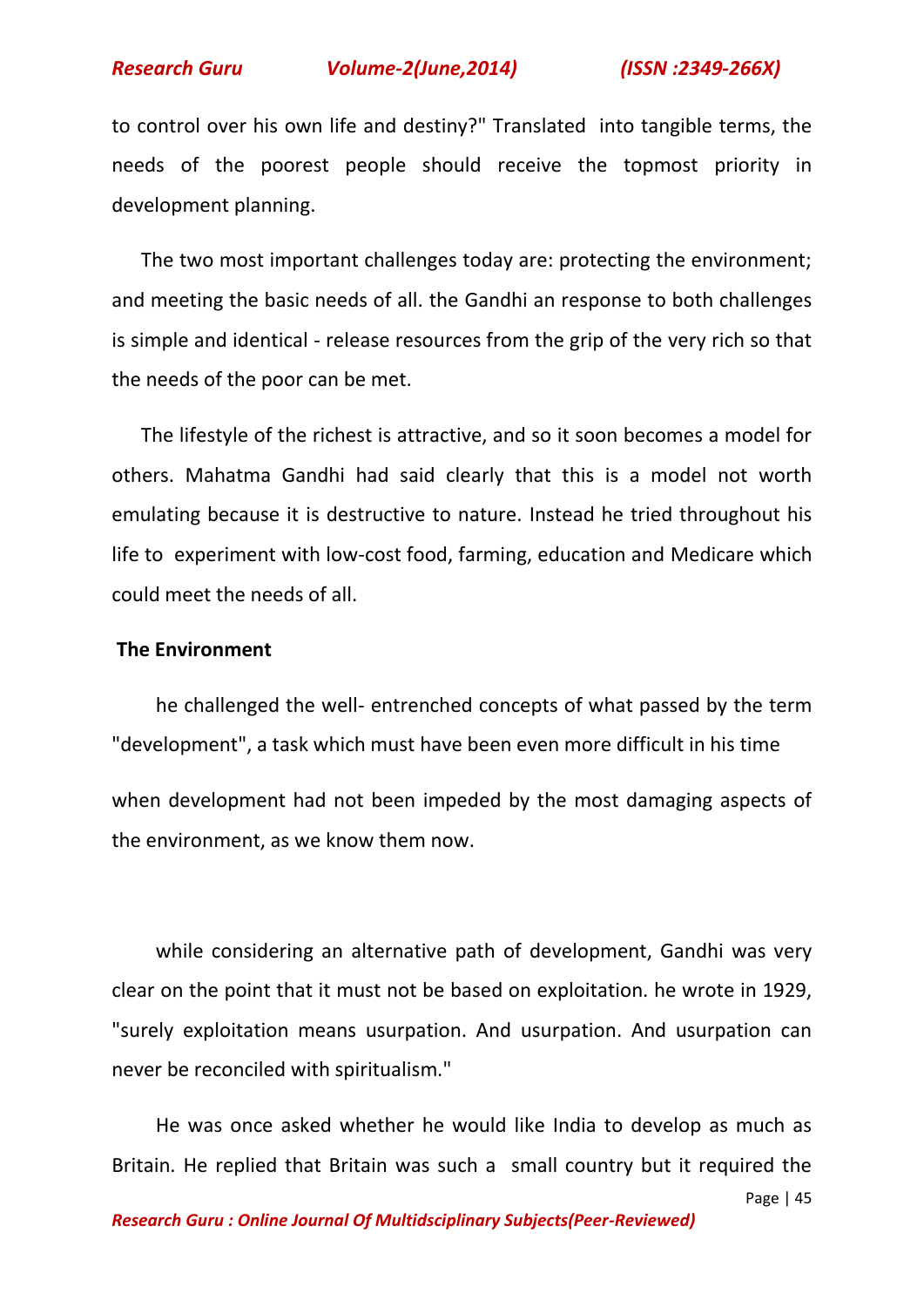plunder of half the planet to bring about such development. Therefore ,if a large country like in India is to develop in the same manner it will probably require the plunder of several planets. But he was certain that even if these planets were available, he would never want this country to follow this path. He wrote in 1940: "I have no idea of exploiting other countries for the benefit of India. we are suffering from the poisonous disease of exploitation ourselves, and i would not like my country to be guilty of any such thing."

 He went a step further and asked the rich to introspect how their wealth has come directly or indirectly from the exploitation of the poor.

 one aspect of this exploitation, which particularly pained him, was the exploitation of villages by cities, of rural life by urban life. He wrote in 1927: "the half-a-dozen modern cities are an excrescence and serve, at the present moment, the evil purpose of draining the life-blood of the villages."

 In 1936 he wrote in more specific terms: " little flour mills are ousting the chakki, oil mills the village ghani, rice mills the village deink, sugar mills the village gad-pans, etc. this displacements of village labour is impoverishing the sufficiently long, the villages will be destroyed without any further effort."

 Mahatma Gandhi's views on machinery were not confined to a theoretical level. perhaps more than anywhere else in the world ,these views found practical application. they became an integral part of India's freedom movement.

 In 1936 while evaluating the progress made by khadi, He wrote with some satisfaction : "the progress khadi has made in terms of the millions, though little in itself, is comparatively the largest of all the other single industries. It distributes yearly the largest amount as wages among the largest number of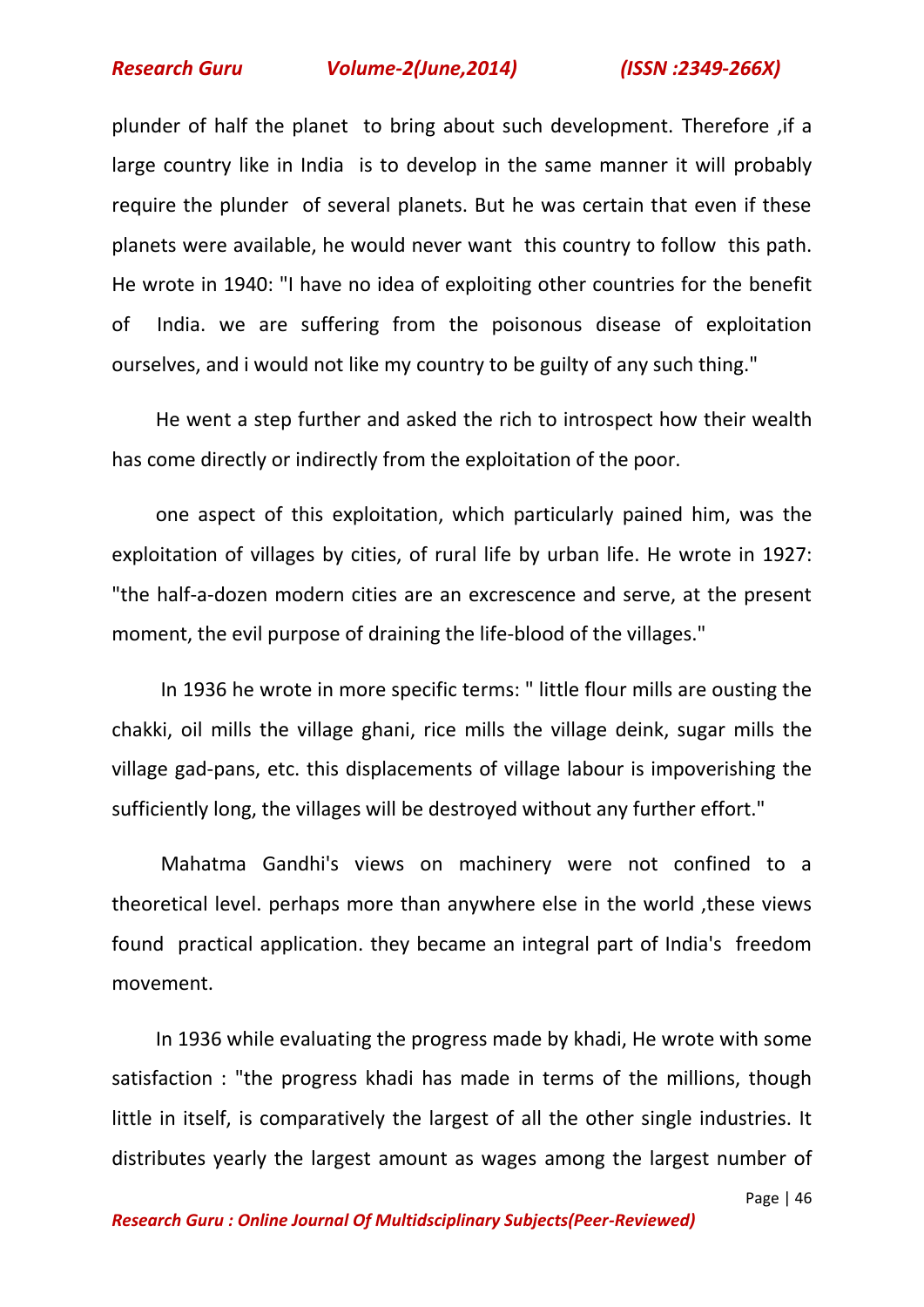

wage-earners in the villages with the minimum of overhead charges, and every piece practically circulates among the people."

## **Benefits of khadi**

 an additional argument she advances is that khadi can help us to recover several hundred thousand hectares as urgently needed fertile land to grow food. The mills require long and medium staple cotton which need more fertile land, irrigation and chemicals.

 On the other hand short- staple cotton needed for the charkha can be obtained on less fertile land some of which is not under cultivation at present and there is no need for agric-chemicals.

India, Gandhi And Relevance Of His Ideas In The New World

 (1) In the whole world India is a country of its own kind. It is the only nation, which for centuries has been the centre of its knowledge and spiritualism, India has drawn the attention of the world. Its cultural values have left their deep impression on the whole world. India's prosperity and the way of life of its people have attracted many to it.

 (2) Mohandas Karamchand Gandhi, gave a new dimension to Ahimsa [nonviolence]? an natural and highest human value, in theory and practice. As the best and true representative of Indian culture in his own time, Gandhi was a peacemaker's mentor. like other mentors of the world who were born from time-to-time on the Indian soil, Gandhi's ideas and practices became equally adaptable in his own time for millions of his own country on the one hand, and on the other they proved to be the guiding force for people of many countries of the world, in particular, they have provided guidance to those working for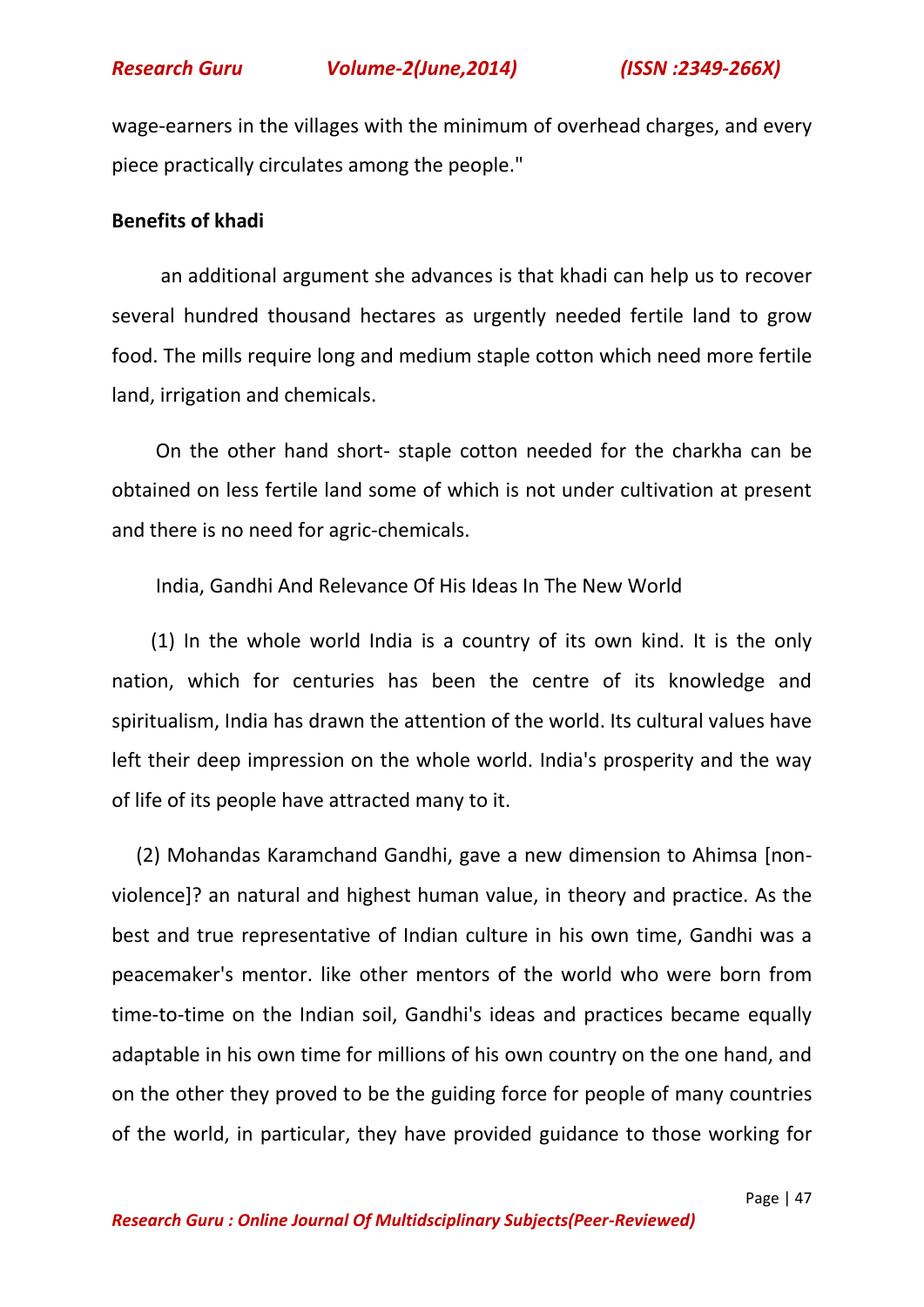freedom and justice. Moreover, they are fully capable of guiding the people today if they are applied accordingly and will continue to do so in the future.

 "I am not at all concerned with appearing to be consistent. in my search after truth i have discarded many ideas and learnt many new things. Old as i am in age, I have no feeling that i have ceased to grow inwardly or that my growth will stop at the dissolution of the flesh."

 it is clear that Gandhi's ideas, in spites of staying within the domain of non-violence, and even while adhering in search of truth, are dynamic. they can be refined to suit the present circumstances.

 (III) Two thousand five hundred years ago, Gautama Buddha had said that every creation, every object/thing? movable or immovable? was subject to constant change. Beside Gautama Buddha other great men too ratified this reality, directly or indirectly. but, it was only Mahatma Gandhi, who, after Gautama Buddha, proved this reality directly on the strength of his actions, and, thus, made his ideas relevant during his own life time, and left the legacy of them as a guiding force for generations to come.

 Gandhi laid emphasis on non-violence, therefore, in all situation nonviolence must be used. but when all such means fail ,for protection of freedom and justice, if least possible violent means are applied in the largest public interest. it is not a disregard to the Gandhi an approach. freedom and justice were supreme for Mahatma Gandhi Therefore, he always advice to protect them if possible by non-violent means and if not by Ahimsa then by violent means. but such violence must be momentary and there should not be any ill will towards the rival. Gandhi's brief statement, 'intent behind the act' should remain the focus during the course of indulging in momentary violence.